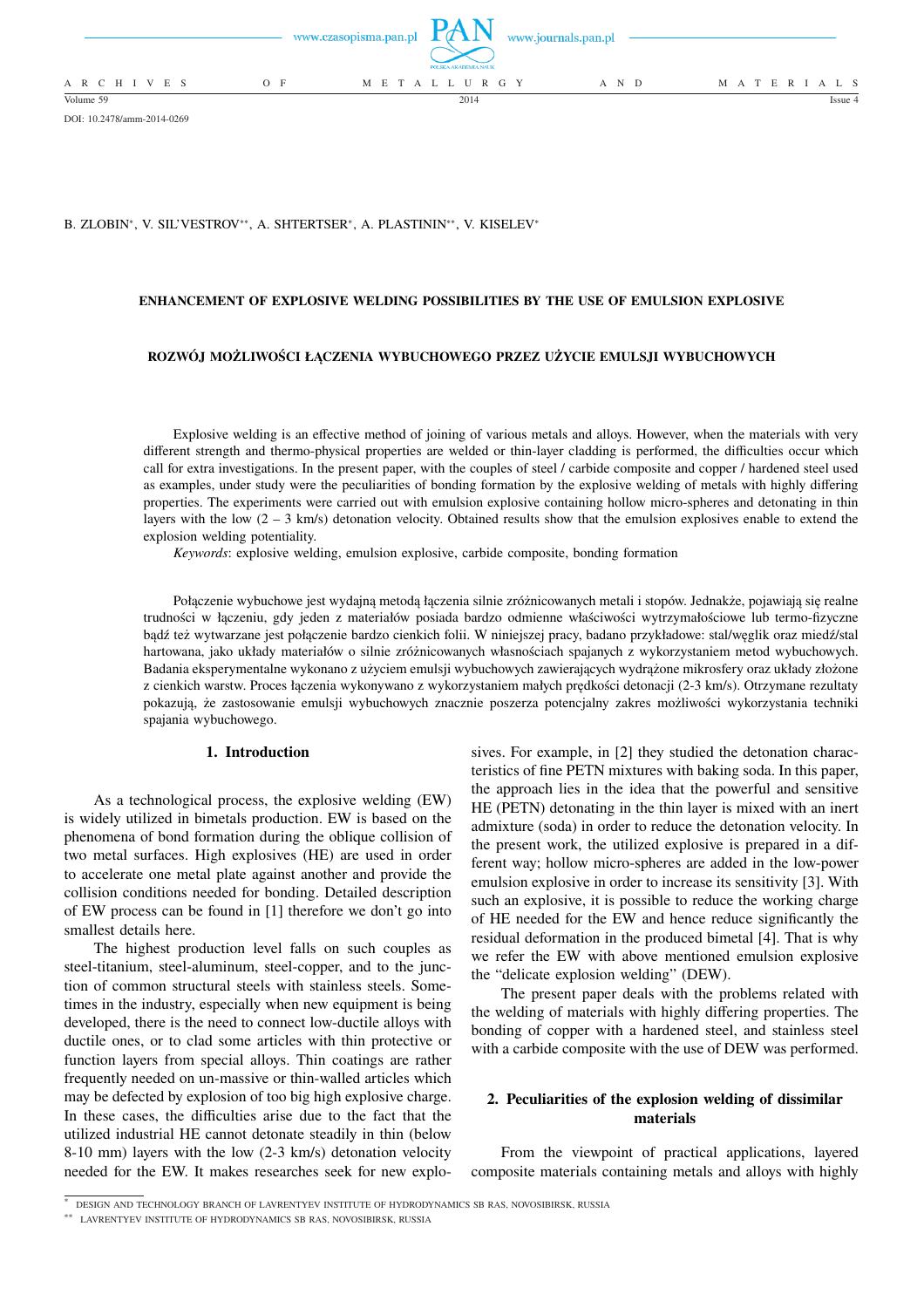www.czasopisma.pan.pl

differing physical and mechanical characteristics are the most interesting. But the welding of such materials causes the most serious difficulties. In such combinations as high-strength steel and aluminum or a carbide composite and copper, the melting point may differ from 2 to 3 times, the hardness – from 5 to 10 times. As a rule, the alloys with high strength feature low ductility, whereas less strong metals and alloys have the low melting point. Essential difference in properties complicates the theoretical definition of the welding parameters since they highly depend on the hardness and thermo-physical properties of the material. It is generally accepted that the key parameters in the explosion welding process are the angle of collision of the welded plates  $\gamma$  and the contact point velocity  $V_c$  (the velocity of collapsing of the initial gap between the plates [5]). It is illustrated by Fig. 1, wherein it is evident that the EW window in the classical  $V_c - \gamma$  diagram depends significantly on the so-called low and upper boundaries. The points  $(V_c, \gamma)$ between line 1 (low boundary) and line 2 (upper boundary) in Fig. 1 correspond to collision parameters  $V_c$  and  $\gamma$  providing successful welding of collided plates. Points  $(V_c, \gamma)$  above line 2 and below line 1 correspond to the absence of welding. More details concerning EW window are presented in [1, 6, 7].

The low boundary of EW window is calculated by the formula [6] s

$$
\gamma = k \sqrt{\frac{H_V}{\rho_m V_c^2}}\tag{1}
$$

where  $\rho_m$  is the plate material density,  $H_V$  is the material Vickers hardness, *k* is the factor depending on oxide and other contaminations film thickness on the welded surfaces. This dependence is found as a relation  $k = 5.5 \cdot \xi^{0.18}$ , where  $\xi$  is the surface film thickness divided by the flyer plate thickness [8]. In real practice, *k* normally varies from 0.6 to 1.2, for the materials with natural oxide films  $k = 1.14$ . By the way, not only in EW but also in explosive



Fig. 1. Explosive welding window on the  $V_c - \gamma$  plane: 1 – low boundary (calculated by  $(1)$ ), 2 – upper boundary (calculated by  $(2)$ ), 3 – the boundary  $V_c = V_t$  between the ranges of smooth and wavy shape of the bonding zone in the welded couple  $(V_t)$  is detected experimentally), 4 – the boundary between the ranges of occurrence and absence of cumulative jet at the collision of flyer and base plates (jetting does not occur if  $V_c$  exceeds *c*);  $V_c$  – contact point velocity,  $\gamma$  – collision angle, *c* – compression wave speed ( $c^2 = K/\rho_m$ , *K*-bulk modulus,  $K = E/3(1-2\mu)$ ,  $E$  – Young modulus,  $\mu$  – Poisson ratio). Broken curves and the lines 1, 2 circumscribe the typical experimental area where reliable welding is achieved

compaction of powdered materials the surface films on powder particles have an influence on their consolidation [9].

The higher is the melting temperature and melting heat of material, the higher is the upper boundary of EW window. The upper boundary is calculated by the formula [6]:

$$
\sin(\gamma/2) = 14, 7 \cdot V_c^{-5/4} \sqrt{\frac{T_m \lambda/a}{\rho_m \frac{\delta_2}{\delta_1 + \delta_2} \delta_1^{1/2}}}
$$
(2)

where  $T_m$  is the melting point,  $\lambda$  – thermal conductivity,  $a$  – thermal diffusivity,  $\rho_m$  – density of the metal,  $\delta_1$  – thickness of the thinner plate,  $\delta_2$  – thickness of the thicker plate.

Note that the low and upper boundaries of EW window approximately correspond to some constant velocities of the flyer plate. The straight line  $V_c = V_t$  in Fig. 1 separates the range  $V_c > V_t$  where contact surface of welded plates is wavy and the range  $V_c \lt V_t$  where contact surface is plane. The  $V_t$  value can be found experimentally. The right boundary of the theoretical EW window (line 4 in Fig. 1) is calculated proceeding from the impossibility of cumulative jet formation if  $V_c$  exceeds the sonic velocity of compressed material in the neighborhood of collision point. The formation of jet is considered to be the necessary condition for bond formation. Additional information on EW at collision parameters close to the upper boundary can be found in [10]; and the questions concerning straight and wavy interface are considered in [11, 12].

Generally speaking, the flows and processes passing in the interface of colliding plates depend not only on  $V_c$  and  $\gamma$ , but on the other technological parameters. For example in [13] the effect of the size of initial gap between the welded plates on the interface structure was observed. Nevertheless, *V<sup>c</sup>* and  $\gamma$  remain to be the main and key parameters influencing the EW process.

If the properties of the welded materials differ significantly, their EW windows may not cross, or cross to a low degree. Thus, reasoning from the classical concepts of EW window plotting, some couples of materials either cannot be welded at all, or the welding modes lie within a narrow range on the plane of  $V_c - \gamma$ .

Experimental investigations however show that the low boundary of the EW area for dissimilar materials can be found on the base of less strong material strength (as a rule, this material is more ductile at the same time). It can be also assumed that, to realize the conditions needed for bonding, it is enough to provide the start of the deformation process and then to generate a disperse particles jet from the material of one of the welded plates. High-speed jet flow of the softer plate material results in the removal of surface films from the harder plate surface and deformation of its surface layers [14, 15]. For example when aluminum is welded to steel, high deformation level in the aluminum plate causes the high temperature of the particles in the jet. The jet mainly consists of aluminum particles. As a result, as the flow interacts with steel, the steel surface must be heated, and its strength decreases. Upon such an action, the steel surface gets behind the collision point into the high-pressure area and is already prepared to the following process of bond formation. When collision angle is high the jet gets solid and moves along the steel surface scrubbing it like a blade. This process is strikingly illustrated by Fig. 2, where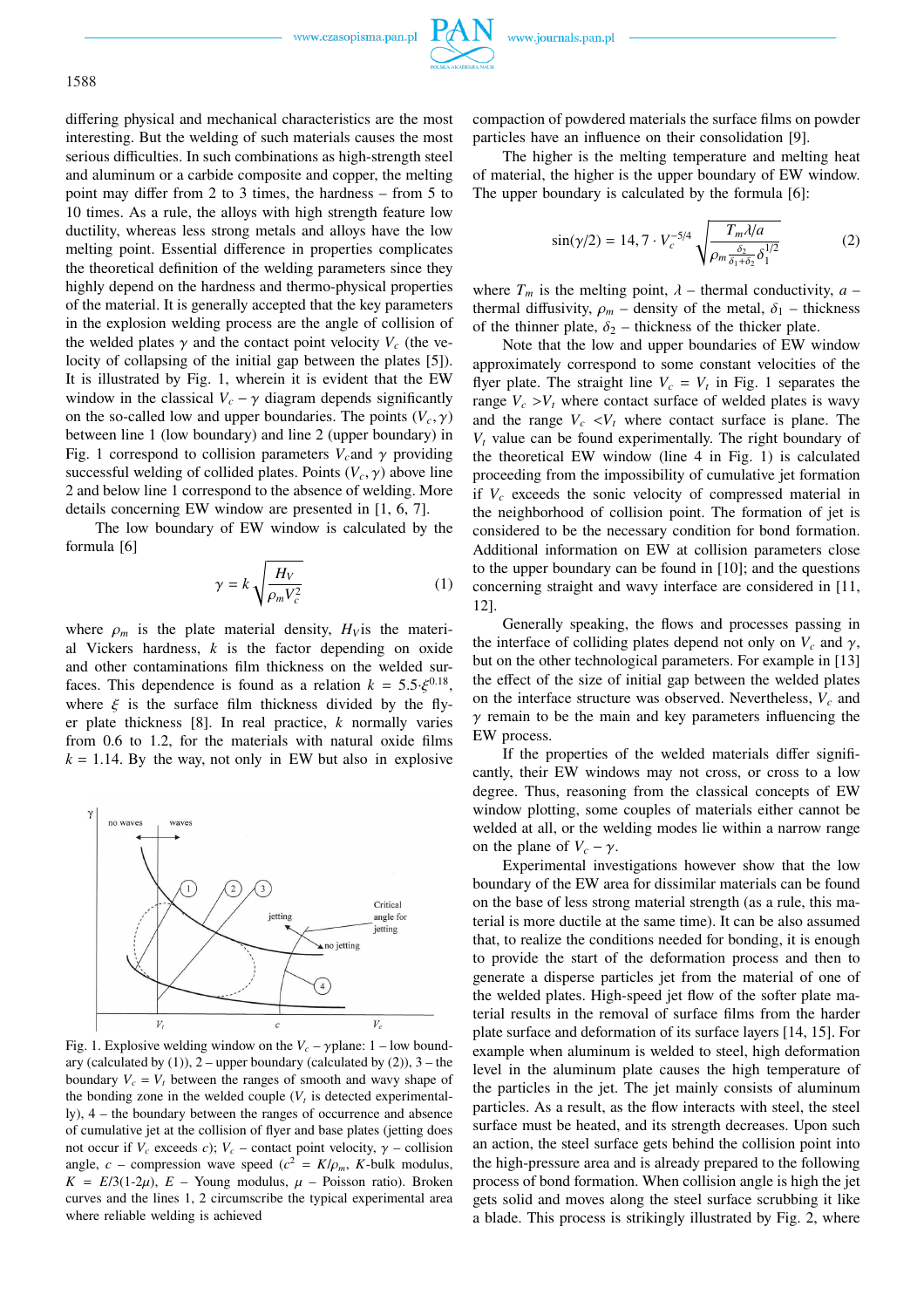appearance of solid jet during the welding of aluminum with steel was shown experimentally. In the presence of jet flow, on the base of the hydrodynamic approach, the increased "effective time of joined surfaces interaction" can be suggested [15]. From the viewpoint of the energy approach, each specific couple of welded materials has its characteristic critical energy value of plastic deformation *W*, at which the strong joint is realized [16]. When welding dissimilar materials, *W* occupies the position approaching the deformation energy value of the milder metal. Evident that both hydrodynamic and energy approaches applied to the dissimilar materials welding process give quite similar results.



Fig. 2. The bimetal made by explosive welding: 1 – steel plate, 2 – aluminum plate, 3 – aluminum jet coming out of collision point

During the EW process most of the kinetic energy of the flyer plate is consumed for the deformation flows in the bonding zone and hence on the material heating in this area. As the flyer plate speed rises, the flat boundary of the contact area transforms into the wavy one. Further increase of the speed results in vortexes on wave crests, with typical melt zones. The same is observed as the thickness (mass) of the flyer plate increases at the same speed. From the practical viewpoint, it is advisable to perform the welding with the minimal possible energy release in the contact area. It can be reached via, for example, drive of low-thickness plates by small explosive charges; the above-mentioned emulsion explosives fit well to this purpose.

## **3. Experimental**

In order to clarify the DEW potentiality, welding of materials with highly differing properties was studied experimentally. The parameters of cladding plate drive were chosen in such a way to make the collision process pass near the low boundary of the EW window; the position of this boundary was calculated on the base of the less strong material characteristics.

It is known that, when welding the materials with highly differing strength properties, the thicknesses of the layers involved in the plastic flows are inverse dependent on their strength. It causes the concentration of the thermal energy released due to the plastic deformations in the narrow near-joint zone of the stronger material and hence it potentially causes liquation of the less strong material (due to this heat) which as a rule has the lower melting point [17]. To avoid the melting, it is necessary to choose the welding modes with the minimal achievable heat release in the collision area. It can be reached by the reduction of the collision velocity, but the successful bonding is still achievable because of the following reasons. When welding materials with similar strength characteristics, both metals make roughly similar contribution into the preparation of the conditions needed to start the bonding process. The areas enveloped by the significant plastic deformations will be comparable in these materials. As any differences in the strength characteristics of the welded materials occur, the importance of the less strong material in the preparation-to-bonding process will increase. Above all it is valid for the deformation processes in the collision zone and for the particles flow appearing in the welding gap, since this flow will clean up the contacting surfaces. In this situation, the higher is the difference in the welded materials strength, the higher is the stronger component hardness, the more is the dependence of the preparation level of both welded surfaces to the bonding on the deformation processes in the less strong material. The higher is the stronger material hardness, the smaller is the zone in it involved in the plastic deformations. It may result in the reducing energy consumptions for the welded surfaces preparation to the bonding process. That is why, as the initial hardness of the stronger metal rises, the energy consumptions for the preparation process may not increase. Hence it follows that, with the rather big difference in the welded materials hardness, the variations of the harder material do not influence the process of connection, all other conditions being equal.

It is not that easy to prove the above concepts experimentally. In particular, the difficulties are related with the influence of the stronger material surface roughness on the processes occurring. In [18] it is shown that the minimal collision velocity needed to produce a strong bonding is much lower for the polished samples than for the coarse samples with bigger surface micro-imperfections. Detailed results were obtained in [19, 20], too. These data are valid for the welding of materials of quite similar strength characteristics. This trend remains valid when dissimilar materials are welded, but the stronger material surface roughness imposes the most serious effect on the produced bonding quality.

In the first series of tests, under study was the effect of the stronger material hardness on the forming of copper-steel bonding; before the welding, the steel samples (23×25×125 mm) underwent mechanical treatment in order to reduce the welded surfaces roughness to  $R_a = 0.32$ -0.16  $\mu$ m. A copper plate of 1.5 mm thick was driven on 3 steel samples with different hardness:  $H_1 = 130 - 160$  HB;  $H_2 = 32 - 34$  HRC;  $H_3 = 44 - 46$  HRC. Schematic of the experiment is shown in Fig. 3.

In such an experiment the collision conditions can be assumed similar for all steel samples. Above mentioned emulsion explosive with hollow micro-spheres was utilized as a charge. The first test was carried out at the drive parameter  $R = 0.5$ , which corresponds to the collision angle  $\gamma \approx 7^{\circ}$ , the contact point velocity was  $V_c = 2.6$  km/sec. As a reminder, the commonly accepted in the EW drive parameter *R* presents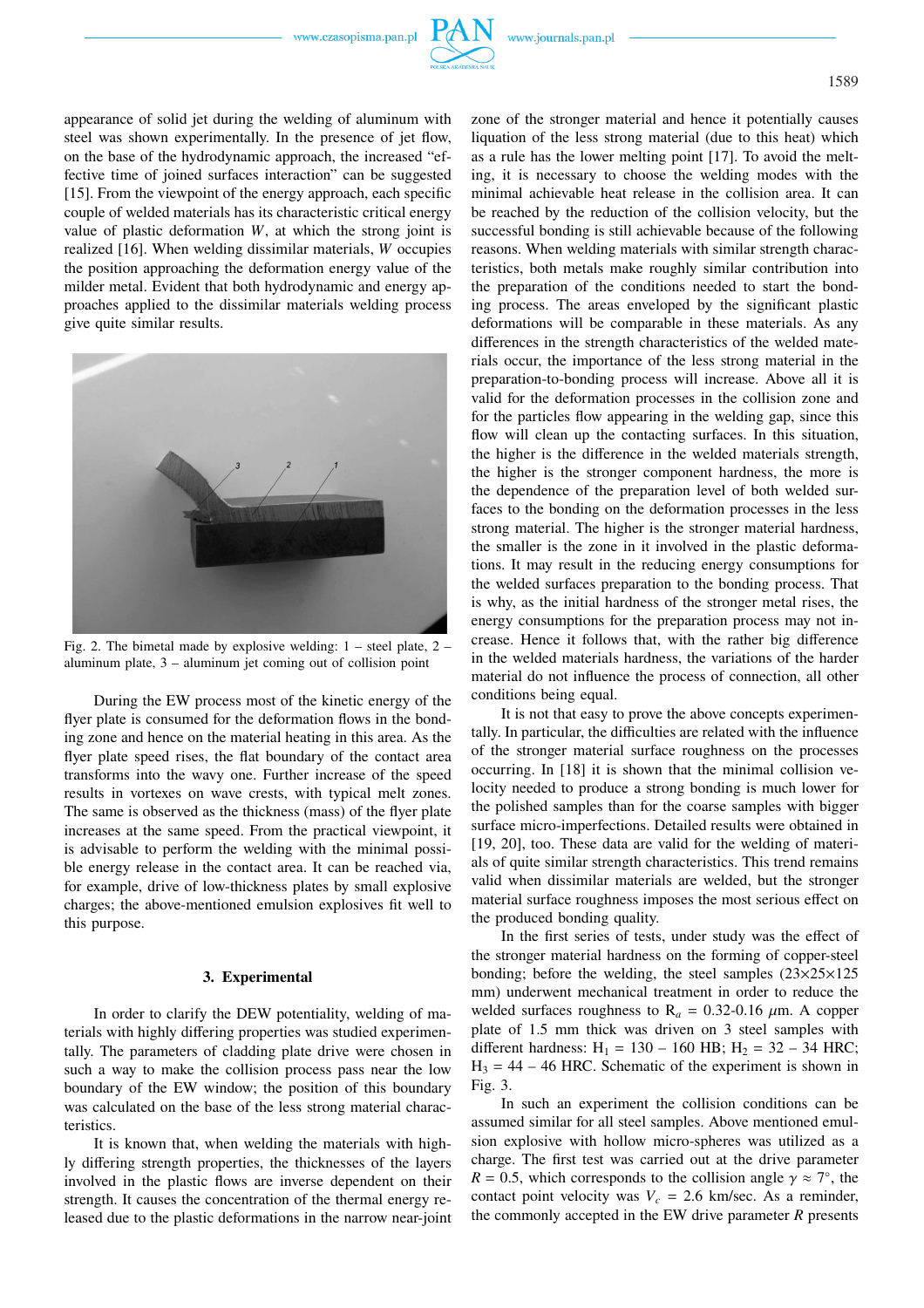

#### 1590

the ratio of the explosive charge mass to the flyer plate mass per unit area, whereas the contact point velocity in the case of parallel positioning of the flyer and base plates coincides with the explosive detonation velocity. The collision angle is calculated by the formula [6]:

$$
\gamma = \left(\sqrt{\frac{n+1}{n-1}} - 1\right) \frac{\pi}{2} \cdot \frac{R}{\left(R + 2.71 + \frac{0.184}{y}\right)}\tag{3}
$$

where  $n -$  detonation products polytropic index,  $y -$  − dimensionless parameter equal to distance of acceleration divided by explosive charge thickness.



Fig. 3. Schematic of the experiment on copper plate drive on the steel samples with different hardness: 1 – explosive charge, 2 – copper plate,  $3$  – steel samples,  $4$  – base plate,  $D$  – detonation velocity

At the given collision parameters, the corresponding point on the  $V_c - \gamma$  diagram is located near but above the lower boundary of the EW window which is calculated on the base of the copper hardness. The tests showed that copper was welded similarly well to every sample. Evident, that the difference in the strength characteristics of the steel samples does not influence the connection process at such collision parameters. In the next test, due to reduced explosive charge, the drive parameter was reduced to  $R = 0.3$ , the collision angle decreased to  $\gamma \approx 5^{\circ}$ . As the contact point rate is  $V_c =$ 2.6 km/sec, the collision parameters coincide, or are located a bit lower than the lower boundary of the EW window. In this case it is visible that the welding took place on all three samples. The tests with copper layer peeling showed that on the samples with the hardness of  $H_1 = 130 - 160$  HB;  $H_2 =$ 32 – 34 HRC, strong bonding took place on more than 95% of the samples area. On the sample with the hardness of  $H_3 = 44$ – 46 HRC, the copper plate separated from about 25% of the area in the place of welding process ending. On the peeling site, the steel surface retained a thin copper layer, which proves that the bonding process took place indeed.

We believe that the described tests vindicate that, as the pressure in the collision zone exceeds the copper strength, and the deformation processes develop extensively in this area, varying hardness of the steel sample does not influence significantly on the welding process.

Fig. 4 shows the schematic of the next tests series; a stainless-steel plate of 0.8 mm thick was driven onto a copper matrix with a plate of carbide composite MC 221 pressed inside. The composite MC 221 based on tungsten, titanium, and tantalum carbides was chosen to provide the maximum achievable difference in the welded materials hardness. The composite consists of 82% WC; 3% TiC; 7% TaC; 8% Co. Stainless-steel hardness was 150 HB, copper 70 HB. The hardness of the composite MC 221 reached 89 HRA, which is much higher than the strongest steels have.



Fig. 4. Experimental layout for stainless steel welding with copper and carbide composite MC 221: 1 –stainless-steel plate; 2 – copper matrix;  $3$  – carbide composite insert;  $4$  – explosive charge;  $5$  – detonator

According to our evaluations, to start the connection process on the copper – stainless steel interface at  $V_c$  = 2.6 km/sec, the minimal necessary collision angle is  $\gamma = 8^{\circ}$ , whereas on the carbide composite – stainless steel, this angle must be  $\gamma = 11^\circ$  [18]. Taking into account almost complete absence of carbide composite plasticity, the shock action must be minimal to avoid cracking. In these very cases, EW is not applicable, and positive results can be achieved with the DEW.



Fig. 5. The composite resulting from the explosion welding:  $1$ stainless-steel plate; 2 – copper matrix; 3 – carbide composite

In the first experiment, the drive was initiated by the emulsion explosive charge, its thickness was 7.5 mm, density of explosive  $\rho_e = 0.63$  g/cm<sup>3</sup>, detonation rate  $D = V_c$ 2.6 km/sec. At such parameters,  $R = 0.75$ , the collision angle  $\gamma \approx 10^{\circ}$ . These values of  $\gamma$  and  $V_c$  guarantee the presence of the point  $(V_c, \gamma)$  inside the EW window for the couple stainless steel / copper. As for the area of the stainless steel and carbide composite, the point under consideration  $(V_c, \gamma)$  falls on the lower boundary of the EW window if it is calculated on the base of the stainless steel hardness. The obtained composite sample is shown in Fig. 5. On the copper / steel interface one can see the waves typical for the explosion welding, whereas the interface of the stainless steel and carbide composite is flat, there are no waves, which is natural for the welding of the materials with highly differing strength parameters. This experiment demonstrates that, aside for naturally predicted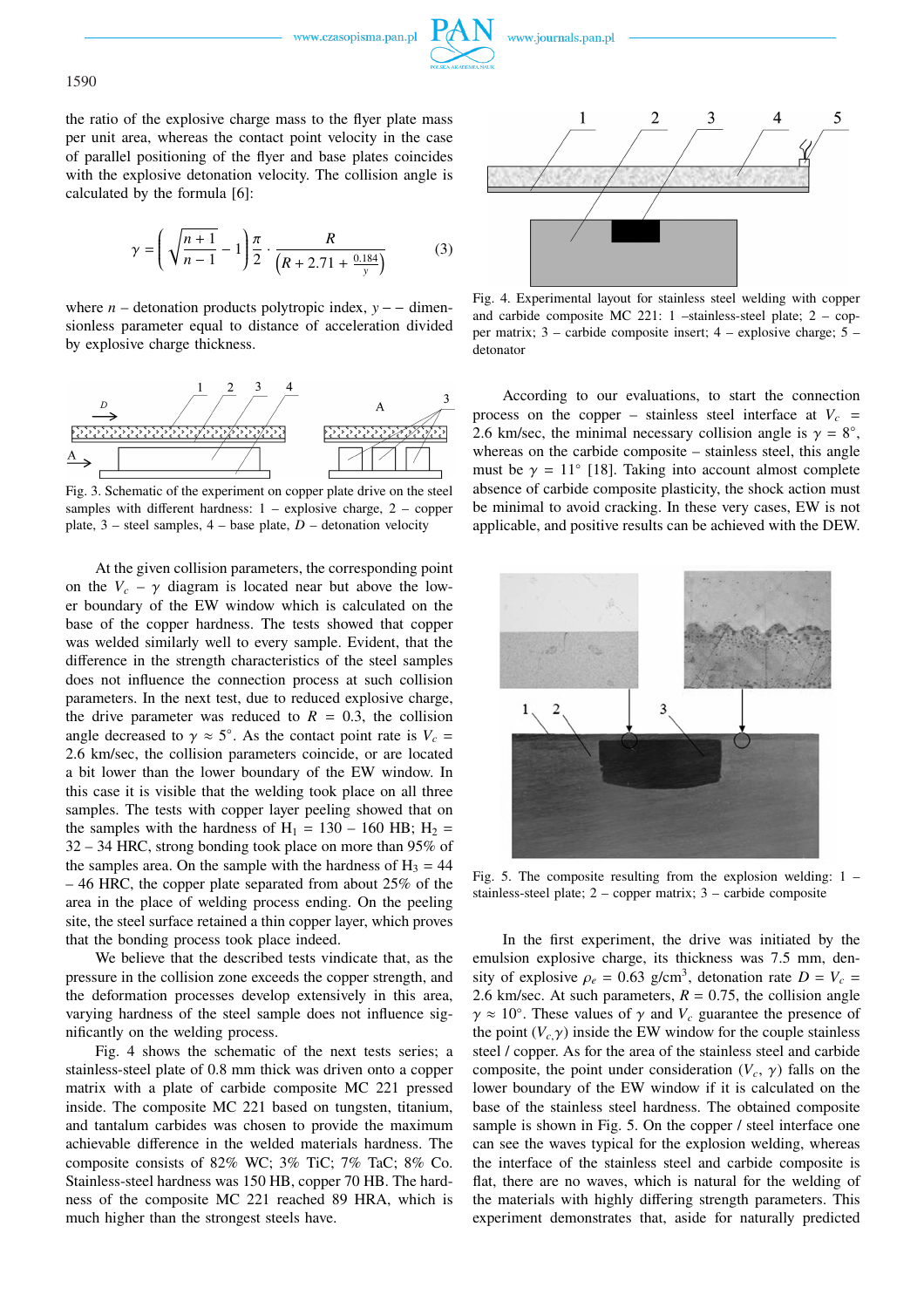www.czasopisma.pan.pl

welding on the copper / steel interface, the connection also took place on the carbide composite / steel interface.

The 2*nd* experiment was organized in the same way, its parameters were the following: detonation velocity  $D = V_c$  = 2.6 km/sec,  $R = 0.6$ ,  $\gamma = 8.5^\circ$ . In this case, the point  $(V_c, \gamma)$ lies almost on the lower boundary of the EW window calculated by the copper hardness. The welding took place over the stainless steel / copper interface, whereas, opposite to the 1*st* experiment, there was no connection on the carbide composite / stainless steel interface.

To be sure that the start of the bonding process in the 2*nd* experiment depended on the level of deformation processes development on the copper surface, the following experiment was carried out. The copper matrix was replaced with a steel plate quenched to the hardness of 46 HRC. The rest test parameters coincided with the test No. 2. As was expected, there was no welding on the stainless steel / quenched steel interface. The signs of bonding on the stainless steel / carbide composite area are missing, too.

In [17] it is shown that the bonding can occur at the collision angles  $\gamma = 3 - 4^\circ$ , if the colliding surfaces are "specially" prepared, and the welding is performed in vacuum. Such  $\gamma$  correlate with the collision velocity of 120 – 150 m/sec. The experimental data presented in [18] show that the deformations on the interface at low collision velocities are minimal, and the deformation character is similar to the ones in the stronger materials, when the materials of different strength characteristics are welded. In [16] they say that in low-intensive collision modes, which result in the primary bonding, cumulative processes are not developed yet. In our case, however, if we base on the copper strength, the studied collision modes cannot be referred to low-intensive. It can be suggested that the role of the "special" preparation of the welded surfaces is played by the deformation processes occurring in the less strong material. The hardness of the stronger material is not of essence providing that its surface roughness influence is minimal.

It follows from the above that it is quite an attainable task to choose such welding parameters for the metals with highly differing characteristics, when the bonding is provided, and excessive heat release in the connection area is minimized. For additional verification of this concept the experiment on explosive welding of aluminum with a carbide composite were performed. For this couple, the hardness difference exceeds 20 times, density difference is 5 times, the aluminum melting point is about two times lower than the carbide composite's one, and nevertheless, the bonding was obtained.

# **4. Conclusions**

The low boundary of the explosive welding window for materials with highly differing properties can be found on the base of less strong material strength. To realize the conditions needed for bonding, it is enough to provide the well-developed deformation process and intensive material flow in only one of the collided plates.

Utilization of the low-detonation-velocity emulsion explosive, which steadily detonates in thin layers, permits extending the capabilities of explosive welding in production of new composite materials. The best effect can be expected if high-strength low-ductile alloys are welded with ductile metals.

#### **Acknowledgements**

The research was supported by the grants of the President of the Russian Federation for State Support of Leading Scientific Schools (nos. 246.2012.1 and 2695.2014.1).

#### **REFERENCES**

- [1] B. C r o s s l a n d, Explosive welding of metals and its Application, New York: Oxford University Press 1982.
- [2] L.A. And r e e v s k i k h, Yu.P. D e n d e n k o v, O.B. D r e n n o v, A.L. M i k h a i l o v, N.N. T i t o v a, A.A. D e r i b a s, Explosive Mixture for Explosive Welding of Thin Foils, Propell Explos Pyrot **36**, 48-50 (2011).
- [3] V.V. Sil' ve strov, A.V. Plastinin, The Study of Low-Velocity Emulsion Explosives, Combust Explo Shock+ **45**, 5, 618-828 (2009).
- [4] B.S. Zlobin, V.V. Sil' vestrov, A.A. Shtertser, A.V. Plastinin, in: A.A. Deribas and Yu. B. Sheck (ed), New Explosive Welding Technique for Production of Bimetal Plane Bearings, Abstracts of the XI Intern. Symp. on Explosive Production of New Materials: Science, Technology, Business, and Innovations (Strasbourg, May 2-5, 2012), Moscow, Torus Press, 116-118 (2012).
- [5] W. B a b u l, A contribution to the explosive welding of metals, 7 *th* Int. AIRAPT Conf. Le Creusot **1**, 354-356 (1980).
- [6] A.A. D e r i b a s, Fizika uprochneniya i svarki vzryvom, Novosibirsk: Nauka 1980, in Russian.
- [7] F. G r i g n o n, D. B e n s o n, K.S. Ve c c h i o, M.A. M e y e r s, Explosive welding of aluminum to aluminum : analysis, computations and experiments, International Journal of Impact Engineering **30**, 1333-1351 (2004).
- [8] I.D. Z a k h a r e n k o, V.V. K i s e l e v, Vlijanie tolshchiny oksidnoi plenki na polozhenie nizhnei granitsy oblasti svarki vzryvom, Svarochnoe Proizvodstvo No. 9, 4-5 (1985), in Russian.
- [9] A.A. S h t e r t s e r, Effect of the particle surface state on the particle consolidation in explosive compacting of powdered and granular materials, Combust Explo Shock+ **29**, 6, 734-739 (1993).
- [10] L.M. Gurevich, Yu.P. Trykov, O.S. Kiselev, Formation of structural and mechanical inhomogeneities in explosion welding of aluminum to titanium, Welding International **28**, issue 2, 128-132 (2014).
- [11] A.A. A k b a r i M o u s a v i, S.T.S. A l H a s s a n i, Numerical and experimental studies of the mechanism of the wavy interface formations in explosive/impact welding, Journal of the Mechanics and Physics of Solids **53**, 2501-2528 (2005).
- [12] H. P a u l, M. F a r y n a, M. P r a z m o v s k i, R. B a n s k i, Changes in the bonding zone of explosively welded sheets, Archives of Metallurgy and Materials **56**, 2, 463-474 (2011).
- [13] M. Prazmovski, H. Paul, The effect of stand-off distance on the structure and properties of zirconium – carbon steel bimetal produced by explosive welding, Archives of Metallurgy and Materials **57**, 4, 1201-1210 (2012).
- [14] I.D. Z a k h a r e n k o, B.S. Z l o b i n, Effect of the hardness of welded materials on the position of the lower limit of explosive welding, Combust Explo Shock+ **19**, 5, 689-692 (1983).
- [15] B.S. Z l o b i n, Explosion Welding of Steel with Aluminum, Combust Explo Shock+ **38**, 3, 374-377 (2002).